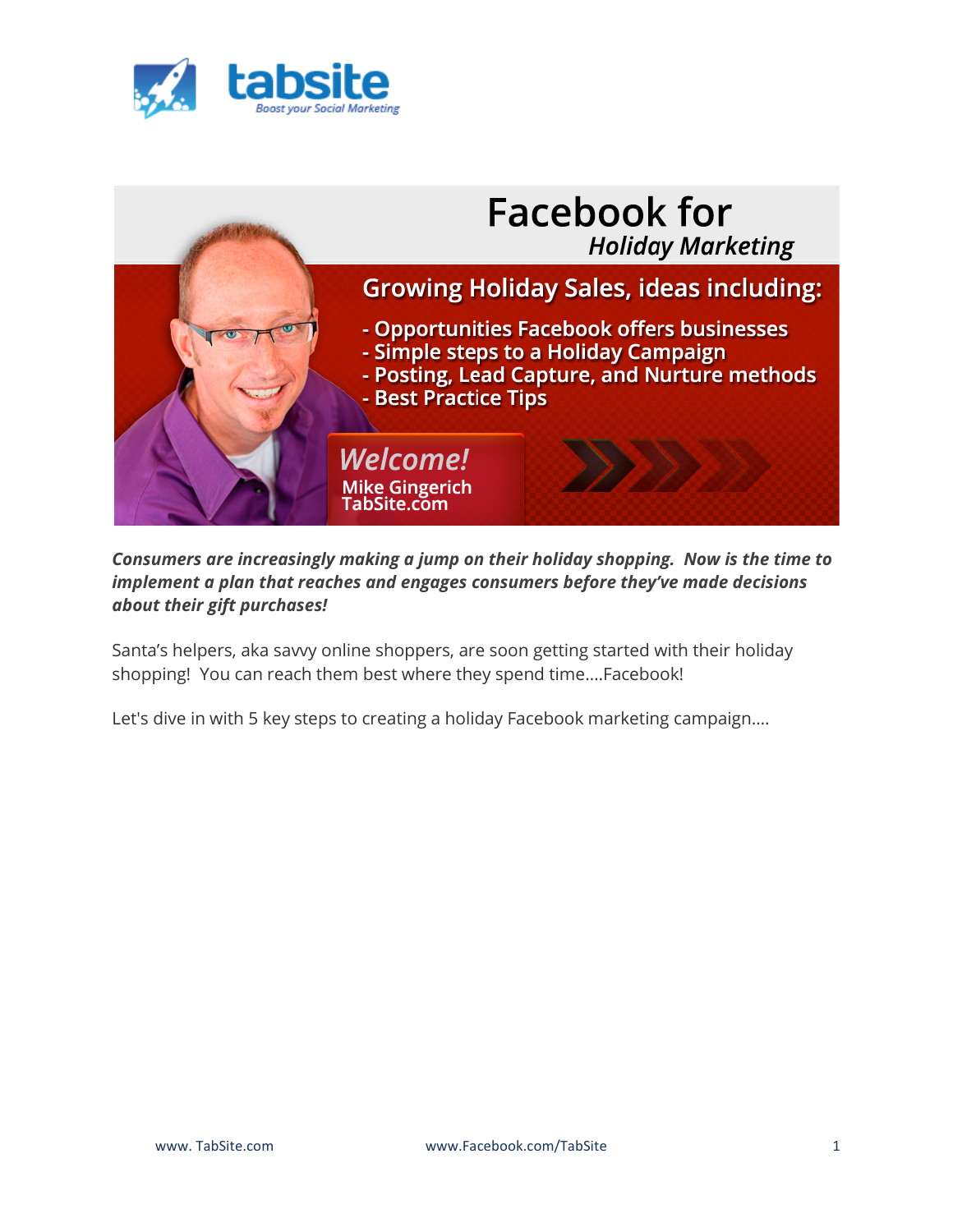

To create buzz on Facebook and meet the season's traffic and sales goals, follow this simple strategy:

## 1. Step 1: Create a Holiday Themed Cover Image

Design a new [Cover Image for your Facebook page,](https://tabsite.com/blog/facebook-updates-cover-image-guidelines-20-percent-no-longer-in-effect/) one that launches your holiday theme and is consistent across all tabs on your Pages.

To get an idea of what kind of specials to offer, 77 percent of shoppers have said their purchases would be influenced by free shipping, 74 percent by price cuts, 55 percent by coupons and 44 percent by blowout sales.



Present a clear Call to Action in the cover image that alerts visitors to the offer. You can do this by including a "Click here" button in your image. Then load the image on your Facebook Page. Once loaded, click the image on Facebook and it opens the lighbox view. Click to edit the description with text that describes your offer in more detail and which includes the Smart URL.

Need help with the Cover Image? Download our **[Facebook Cover Image template](https://tabsite.com/blog/facebook-cover-image-powerpoint-design-template-for-pages/)**.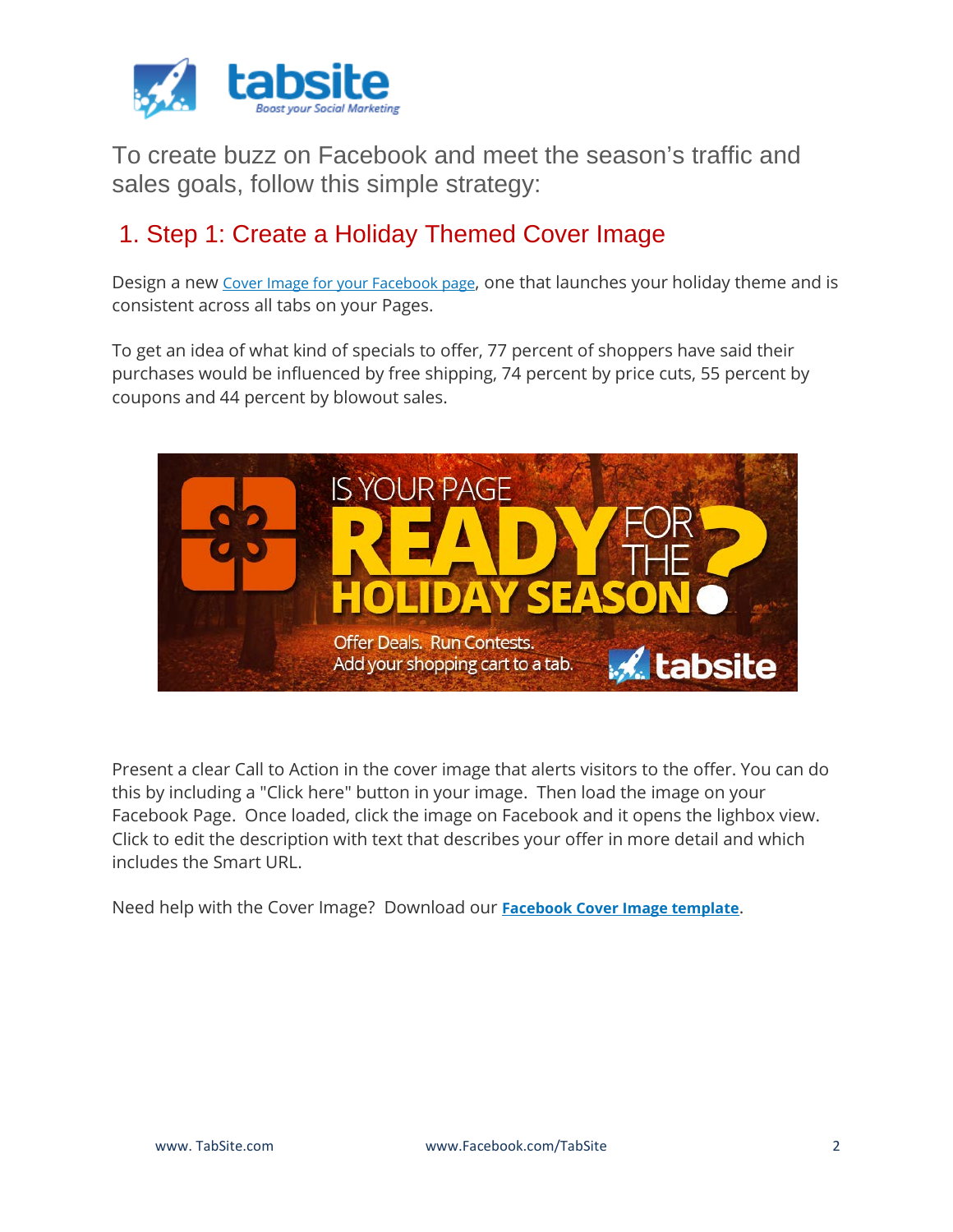

## 2. Create a Custom Tab with a Special Offer

Create a tab that will reveal a weekly upcoming special, and include maps to brick-andmortars. (You can do this with the [TabSite Holiday Template.](http://www.tabsite.com/gallery))

If you offer a **[Deal via a tab](https://tabsite.com/blog/deal-apps-from-tabsite/)** on your Facebook Page, include an **[email signup form](https://mikegingerich.com/how-to-grow-your-email-list-with-facebook-contests/)** because this allows you to nurture and offer more value via follow-up emails.

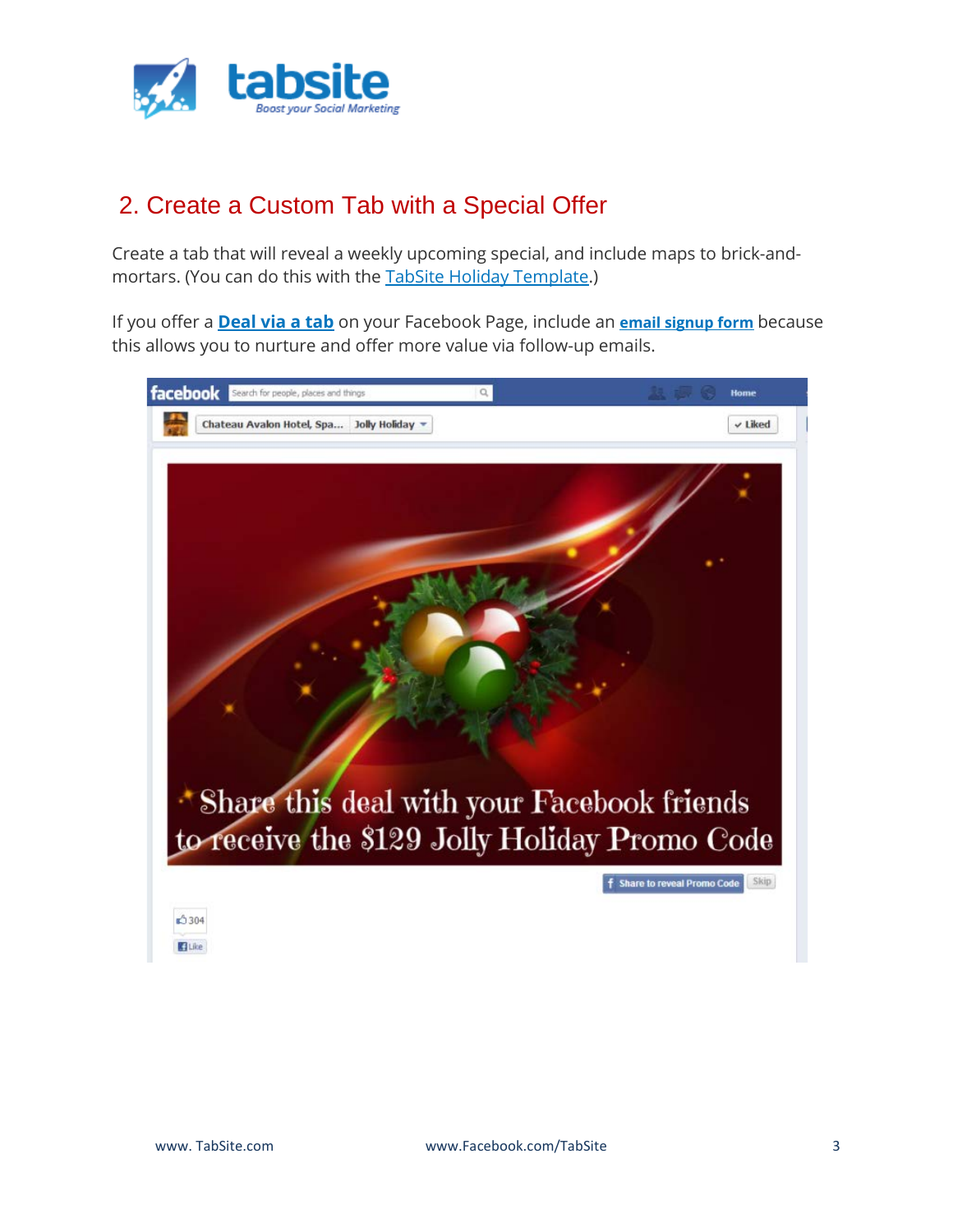

# 3. Post a Photo Linking to Your Tab at least Daily

Post 1-3 photos per day to your Facebook Page Timeline, add a simple text description and a **[smart URL](https://tabsite.com/blog/mobile-solution-for-facebook-page-tabs/)** linking to the coupon tab you created with TabSite.

Photos drive engagement (Like's, comments, shares) and they quickly convey your message so much better than lines of text in a social network!

Use images to educate and drive traffic from the news feed to your tab.

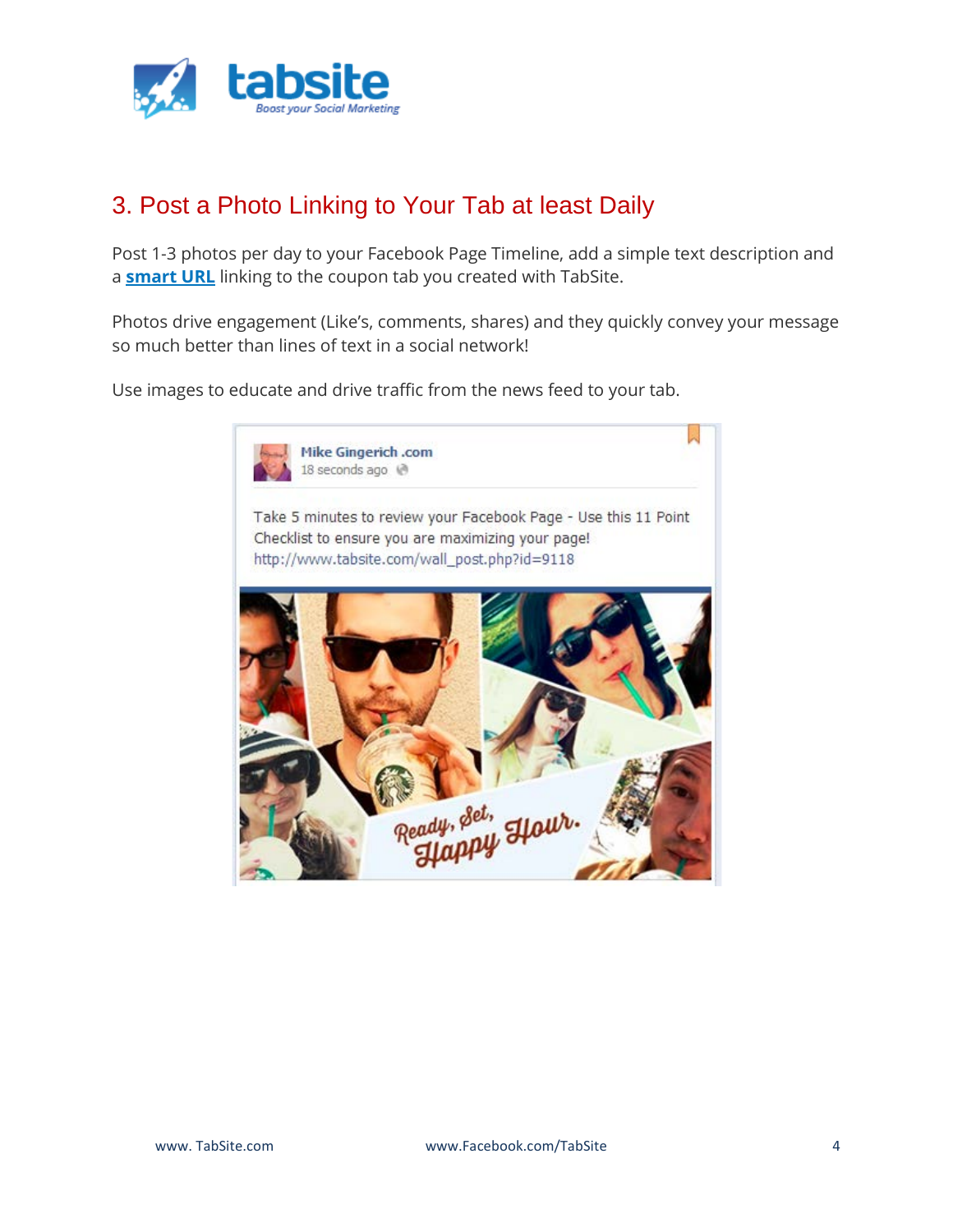

## 4. Schedule posts for Prime Times

You want to post at the optimum times when your fans are on Facebook so they have the best chance of seeing and interacting with your posts! Now, there's no excuse not to. Facebook Insights gives you details on when your fans are online.

Go to your Page Admin area, click on "View Insights", then go to "Posts"



*Facebook Page Insights reveals when fans are online*

TabSite integrates **[Buffer,](https://tabsite.com/blog/buffer-integration-buffer-your-facebook-page-tabsite-promo-tabs/) [Hootsuite,](https://tabsite.com/blog/tabsite-integrates-hootsuite-into-facebook-page-promotion-management/) Sendible**, and Plan Your Post in Engagement Apps for Planning Posts and messages to Social Media Services. This is part of the app setup and automatically adds the Smart URL to your tab in your post!

*BONUS TIP: Follow a seven-day coupon deal with a seven-day free shipping offer using a promotional code using the TabSite [Share Deal](http://blog.tabsite.com/Share-Deal/) tool or [Friend Share](http://blog.tabsite.com/Friend-Share/post/642/TabSite-Releases-New-Friend-Share-Engagement-App) tool. Again, share an image and link back to the offer tab.*